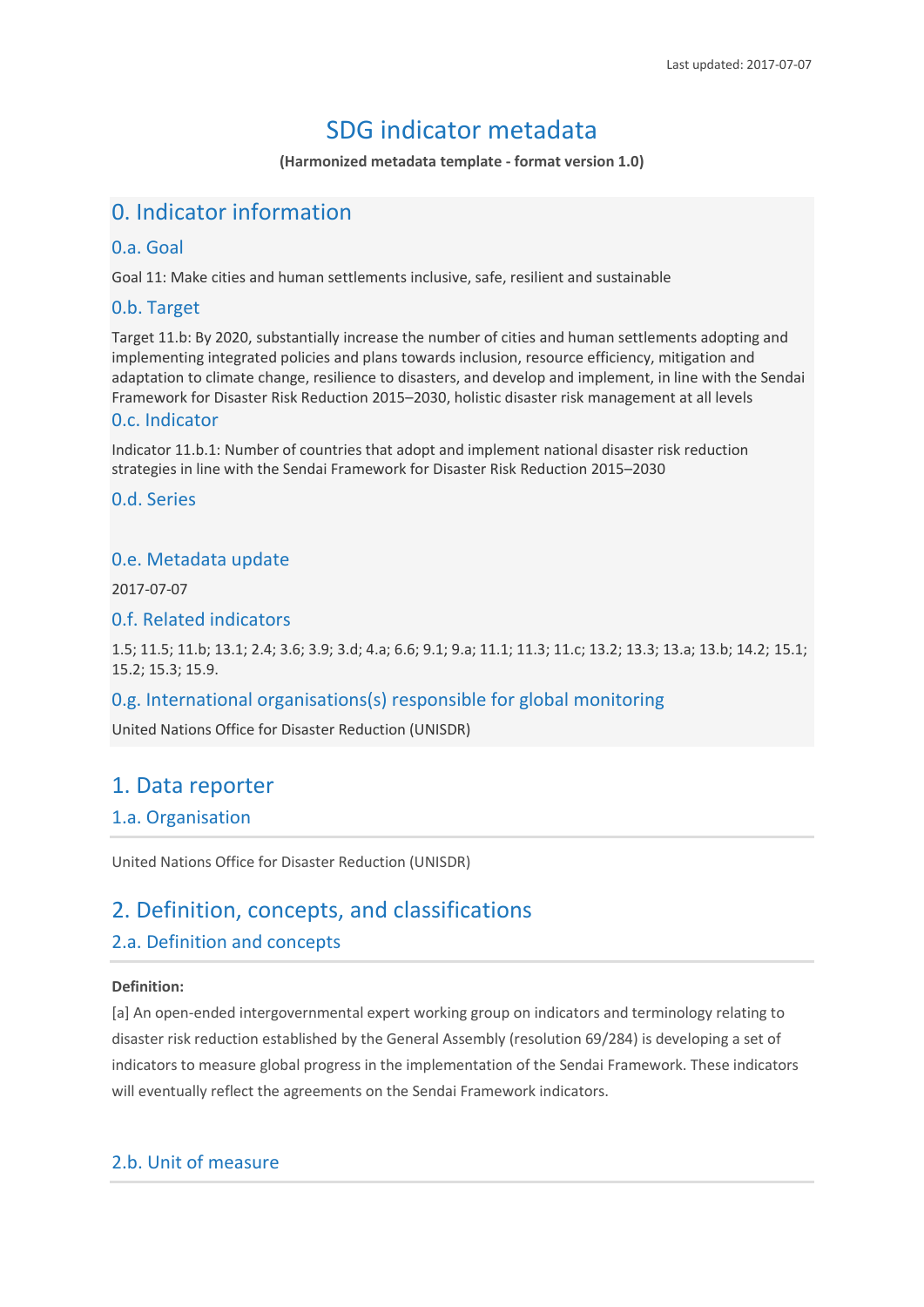## 2.c. Classifications

## 3. Data source type and data collection method

#### 3.a. Data sources

National Progress Report of the Sendai Monitor, reported to UNISDR

### 3.b. Data collection method

The official counterpart(s) at the country level will provide National Progress Report of the Sendai Monitor.

### 3.c. Data collection calendar

2017-2018

### 3.d. Data release calendar

Initial datasets in 2017, a first fairly complete dataset by 2019

#### 3.e. Data providers

The coordinating lead institution chairing the National DRR platform which is comprised of special purpose agencies including national disaster agencies, civil protection agencies, and meteorological agencies.

#### 3.f. Data compilers

UNISDR

#### 3.g. Institutional mandate

## 4. Other methodological considerations

#### 4.a. Rationale

The indicator will build bridge between the SDGs and the Sendai Framework for DRR. Increasing number of national governments that adopt and implement national and local DRR strategies, which the Sendai Framework calls for, will contribute to sustainable development from economic, environmental and social perspectives.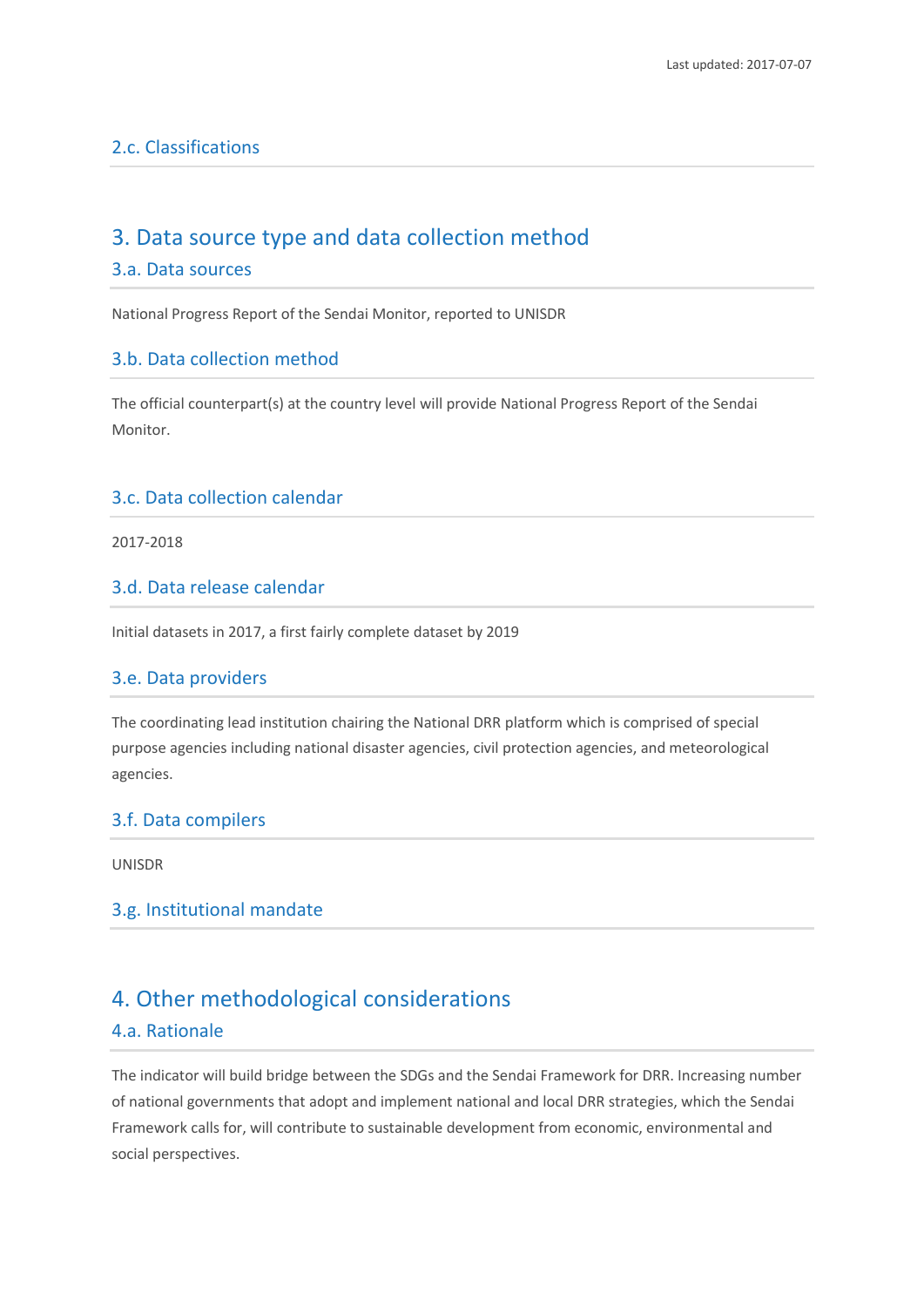### 4.b. Comment and limitations

The HFA Monitor started in 2007 and over time, the number of countries reporting to UNISDR increased from 60 in 2007 to 140+ countries now undertaking voluntary self-assessment of progress in implementing the HFA. During the four reporting cycles to 2015 the HFA Monitor has generated the world's largest repository of information on national DRR policy inter alia. Its successor, provisionally named the Sendai Monitor, is under development and will be informed by the recommendations of the OEIWG. A baseline as of 2015 is expected to be created in 2016-2017 that will facilitate reporting on progress in achieving the relevant targets of both the Sendai Framework and the SDGs.

Members of both the OEIWG and the IAEG-SDGs have addressed that indicators that simply count the number of countries are not recommended, instead that, indicators to measure progress over time have been promoted. Further to the deliberations of the OEIWG as well as the IAEG, UNISDR has proposed computation methodologies that allow the monitoring of improvement in national and local DRR strategies over time. These methodologies range from a simple quantitative assessment of the number of these strategies to a qualitative measure of alignment with the Sendai Framework, as well as population coverage for local strategies.

#### 4.c. Method of computation

Note: Computation methodology for several indicators is very comprehensive, very long (about 180 pages) and probably out of the scope of this Metadata. UNISDR prefers to refer to the outcome of the Open Ended Intergovernmental Working Group, which provides a full detailed methodology for each indicator and sub-indicator.

The latest version of these methodologies can be obtained at:

http://www.preventionweb.net/documents/oiewg/Technical%20Collection%20of%20Concept%20Notes %20on%20Indicators.pdf

A short summary: Summation of data from National Progress Reports of the Sendai Monitor

### 4.d. Validation

#### 4.e. Adjustments

### 4.f. Treatment of missing values (i) at country level and (ii) at regional level

#### • **At country level**

In the Sendai Monitor, which will be undertaken as a voluntary self-assessment like the HFA Monitor, missing values and 0 or null will be considered equivalent.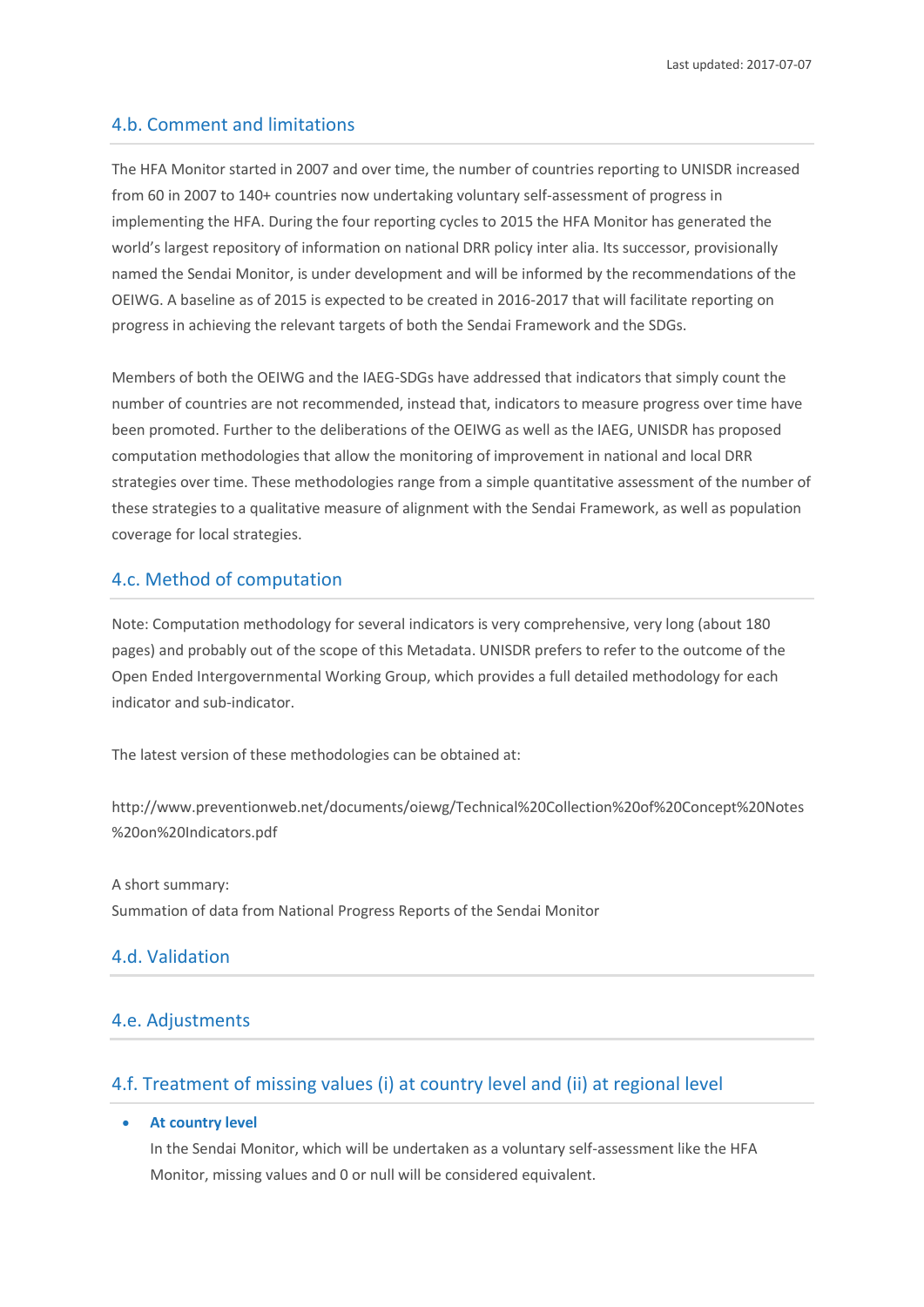## • **At regional and global levels** NA

## 4.g. Regional aggregations

See under Computation Method.

It will be calculated, at the discretion of the OEIWG, as either a linear average of the index described in 3.3, or as a weighted average of the index times the population of the country, divided by global population.

## 4.h. Methods and guidance available to countries for the compilation of the data at the national level

#### 4.i. Quality management

### 4.j Quality assurance

#### 4.k Quality assessment

## 5. Data availability and disaggregation

#### **Data availability:**

Around 100 countries

The HFA Monitor started in 2007 and over time, the number of countries reporting to UNISDR increased from 60 in 2007 to 140+ countries now undertaking voluntary self-assessment of progress in implementing the HFA. Given the requirements for disaster risk reduction strategies enshrined in reporting on the SDGs and the targets of the Sendai Framework, it is expected that by 2020, all member states will report their DRR strategies according to the recommendations and guidelines by the OEIWG

#### **Time series:**

2013 and 2015: HFA monitor

#### **Disaggregation:**

By country By city (applying sub-national administrative units)

# 6. Comparability / deviation from international standards